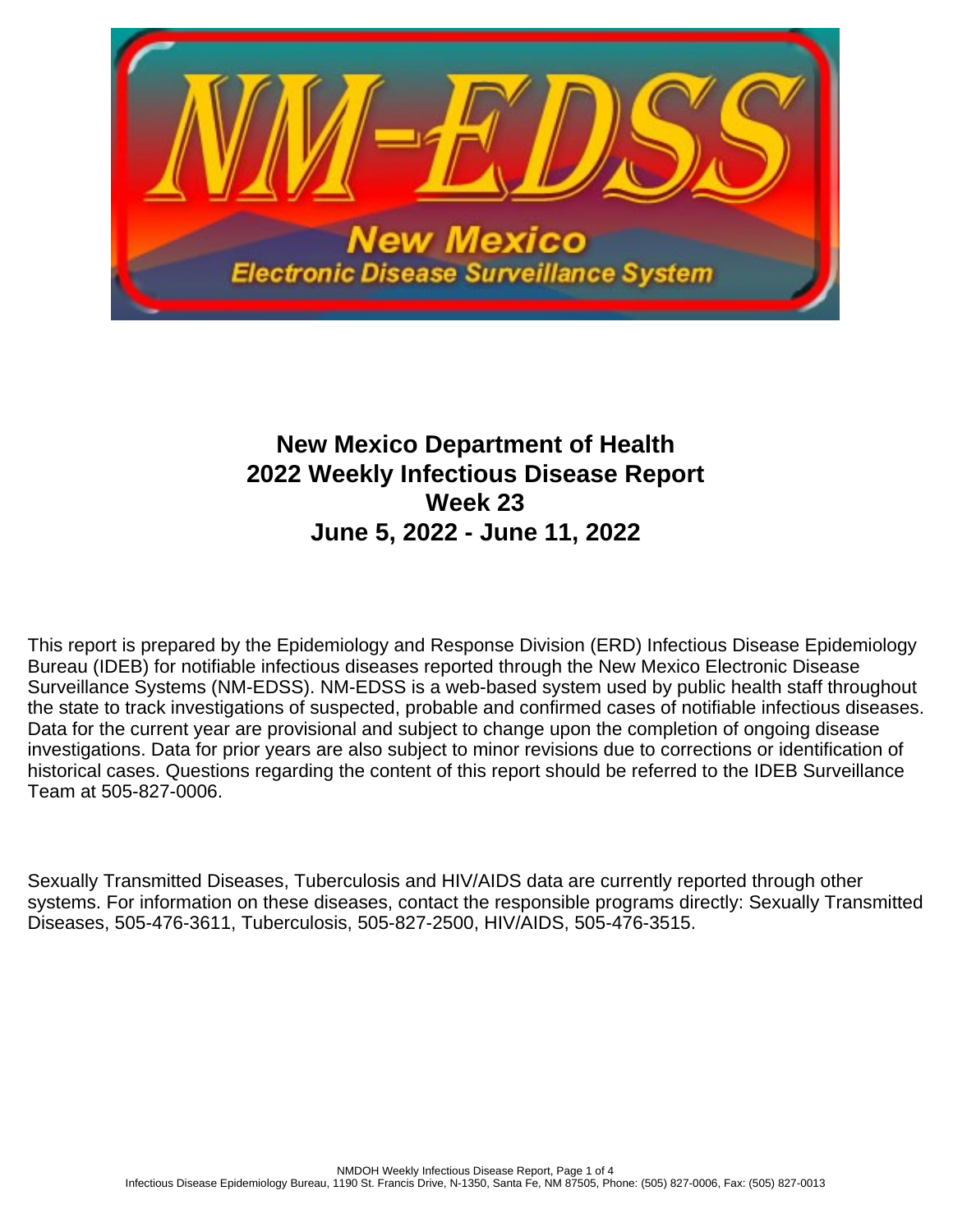## **Monthly Trends for Selected Notifiable Infectious Diseases As of June 11, 2022**

Includes probable and confirmed cases only.

Data for the current year are provisional and may change significantly upon the completion of ongoing investigations. Data for prior years are also subject to minor revisions due to corrections or identification of historical cases.

60

80

#### **Number of Reported Cases of Campylobacteriosis by Month**

#### **Number of Reported Cases of Salmonellosis by Month**



2022 --- Average, last 5 years







 **Number of Reported Cases of Shigellosis by Month**





Number of Reported cases

Number of Reported cases

0

20

40

60

80

100

 **Number of Reported Cases of Shiga toxin-producing E. coli by Month**





Month Jan Feb Mar Apr May Jun Jul Aug Sep Oct Nov Dec

NMDOH Weekly Infectious Disease Report, Page 2 of 4<br>Infectious Disease Epidemiology Bureau, 1190 St. Francis Drive, N-1350, Santa Fe, NM 87505, Phone: (505) 827-0006, Fax: (505) 827-0013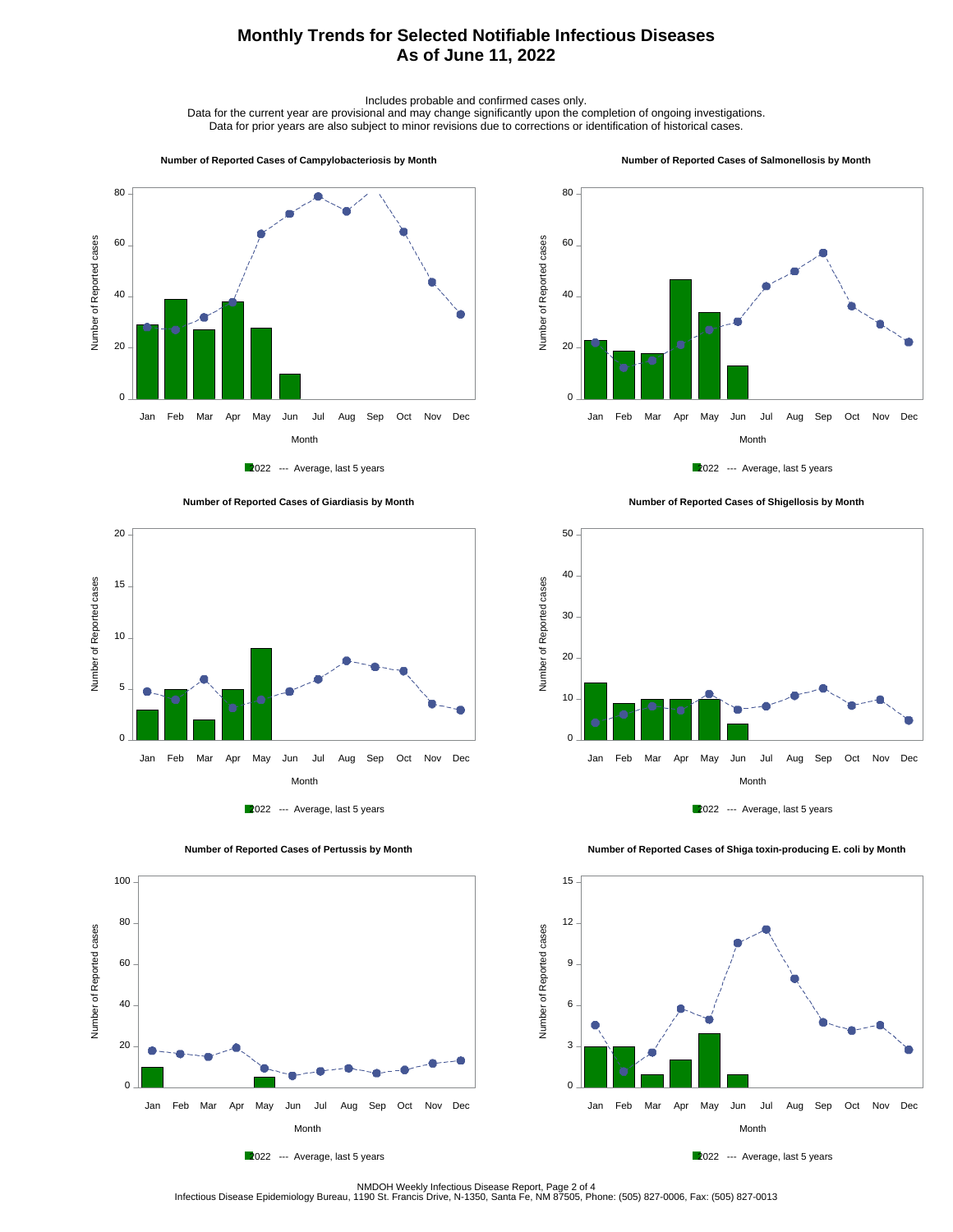## **Summary of Notifiable Infectious Diseases Reported to the New Mexico Electronic Disease Surveillance System (NM-EDSS) As of June 11, 2022**

Includes probable and confirmed cases only.<br>Data for the current year are provisional and may change significantly upon the completion of ongoing investigations.<br>Data for prior years are also subject to minor revisions due

| Condition                                         | This<br>week   | 5-year<br>weekly<br>average | Week<br>diff   | Last 4<br>weeks | 5-year<br>4-week<br>average | Last 4<br>weeks<br>diff | <b>YTD</b><br>2022      | 5-year<br><b>YTD</b><br>average | <b>YTD</b><br>diff      | Total<br>2021           | Total<br>2020 |
|---------------------------------------------------|----------------|-----------------------------|----------------|-----------------|-----------------------------|-------------------------|-------------------------|---------------------------------|-------------------------|-------------------------|---------------|
| 2019 Corona Virus                                 | 5375           | 319                         | 5056           | 17185           | 1454                        | 15731                   | 168743                  | 12751                           | 155992                  | 204390                  | 149608        |
| Acute flaccid myelitis                            | 0              | $\mathbf 0$                 | 0              | 0               | 0                           | 0                       | $\pmb{0}$               | 0                               | 0                       | 0                       | 0             |
| Amebiasis                                         | 0              | $\mathbf 0$                 | $\pmb{0}$      | 0               | 0                           | $\pmb{0}$               | $\pmb{0}$               | 0                               | $\pmb{0}$               | 0                       | 0             |
| Botulism, foodborne                               | 0              | $\mathbf 0$                 | 0              | 0               | 0                           | 0                       | $\pmb{0}$               | 0                               | $\pmb{0}$               | 0                       | 0             |
| Botulism, infant                                  | 0              | $\pmb{0}$                   | $\pmb{0}$      | $\mathsf 0$     | 0                           | $\pmb{0}$               | $\pmb{0}$               | $\mathsf 0$                     | $\pmb{0}$               | $\overline{2}$          | $\mathbf{1}$  |
| Botulism, wound                                   | 0              | $\pmb{0}$                   | 0              | 0               | 0                           | 0                       | 0                       | $\mathbf{1}$                    | $-1$                    | 5                       | 1             |
| <b>Brucellosis</b>                                | 0              | $\pmb{0}$                   | $\pmb{0}$      | 0               | 0                           | 0                       | $\pmb{0}$               | 0                               | 0                       | $\overline{2}$          | 0             |
| Campylobacteriosis                                | 5              | 17                          | $-12$          | 26              | 64                          | $-38$                   | 165                     | 209                             | $-44$                   | 662                     | 459           |
| Chikungunya Virus                                 | 0              | $\pmb{0}$                   | $\pmb{0}$      | 0               | 0                           | 0                       | $\pmb{0}$               | 0                               | 0                       | 1                       | 0             |
| Chikungunya non-neuroinvasive disease             | 0              | $\mathbf 0$                 | 0              | 0               | 0                           | 0                       | $\mathbf{1}$            | 0                               | 1                       | 0                       | 0             |
| Cholera                                           | 0              | $\pmb{0}$                   | 0              | 0               | 0                           | 0                       | 0                       | 0                               | $\pmb{0}$               | 1                       | 0             |
| Colorado Tick Fever                               | 0              | $\pmb{0}$                   | 0              | 0               | 0                           | 0                       | $\pmb{0}$               | 0                               | 0                       | 0                       | 0             |
| Cryptosporidiosis                                 | $\mathbf{1}$   | $\mathbf{1}$                | $\pmb{0}$      | $\overline{7}$  | 4                           | 3                       | 28                      | 18                              | 10                      | 66                      | 36            |
| Cyclosporiasis                                    | 0              | $\mathbf 0$                 | 0              | 0               | 0                           | $\mathbf 0$             | $\mathbf{1}$            | $\mathbf{1}$                    | 0                       | 12                      | 6             |
| Cysticercosis (Taenia solium)                     | 0              | $\pmb{0}$                   | $\pmb{0}$      | $\mathsf 0$     | 0                           | $\pmb{0}$               | $\pmb{0}$               | $\mathbf{1}$                    | $-1$                    | 0                       | $\mathbf{1}$  |
| Dengue Fever                                      | 0              | $\pmb{0}$                   | 0              | 0               | 0                           | 0                       | 0                       | 0                               | $\pmb{0}$               | 0                       | $\mathbf{1}$  |
| Ehrlichiosis, chaffeensis                         | 0              | $\pmb{0}$                   | $\pmb{0}$      | 0               | 0                           | $\pmb{0}$               | $\pmb{0}$               | 0                               | 0                       | 0                       | 0             |
| Giardiasis                                        | $\mathbf{1}$   | $\mathbf{1}$                | 0              | 4               | 4                           | 0                       | 26                      | 24                              | $\overline{\mathbf{c}}$ | 39                      | 47            |
| Group A Streptococcus, invasive                   | $\overline{7}$ | $\overline{7}$              | 0              | 30              | 29                          | $\mathbf{1}$            | 185                     | 166                             | 19                      | 372                     | 320           |
| Group B Streptococcus, invasive                   | 6              | 4                           | $\overline{2}$ | 18              | 19                          | $-1$                    | 81                      | 104                             | $-23$                   | 216                     | 230           |
| Haemophilus influenzae, invasive                  | 0              | $\mathbf{1}$                | $-1$           | 3               | 3                           | 0                       | 18                      | 22                              | $-4$                    | 21                      | 29            |
| Hansen disease (Leprosy)                          | 0              | $\pmb{0}$                   | 0              | 0               | 0                           | 0                       | $\pmb{0}$               | 0                               | 0                       | 0                       | 0             |
| Hantavirus pulmonary syndrome                     | 0              | $\pmb{0}$                   | 0              | 0               | $\mathbf{1}$                | $-1$                    | $\pmb{0}$               | $\overline{2}$                  | $-2$                    | 1                       | $\mathbf{1}$  |
| Hemolytic uremic synd, postdiarrheal              | 0              | $\pmb{0}$                   | 0              | 0               | 0                           | 0                       | $\pmb{0}$               | 0                               | 0                       | 0                       | 0             |
| Hepatitis A, acute                                | $\mathbf 0$    | $\mathbf{1}$                | -1             | $\mathbf 0$     | $\overline{4}$              | $-4$                    | $\mathbf{1}$            | 24                              | $-23$                   | $\overline{7}$          | 9             |
| Hepatitis B Viral Infection, Perinatal            | 0              | $\pmb{0}$                   | $\pmb{0}$      | $\mathsf 0$     | $\pmb{0}$                   | $\pmb{0}$               | $\pmb{0}$               | $\mathsf 0$                     | 0                       | $\mathbf{1}$            | 0             |
| Hepatitis B virus infection, Chronic              | 5              | $\overline{2}$              | 3              | 22              | 8                           | 14                      | 86                      | 59                              | 27                      | 130                     | 104           |
| Hepatitis B, acute                                | 0              | $\pmb{0}$                   | 0              | 0               | $\mathbf{1}$                | $-1$                    | 0                       | $\mathbf{1}$                    | $-1$                    | 3                       | $\mathbf{1}$  |
| Hepatitis C Virus Infection, chronic or resolved* | 42             | 36                          | 6              | 152             | 147                         | 5                       | 863                     | 849                             | 14                      | 543                     | 344           |
| Hepatitis C, acute                                | $\mathbf{1}$   | $\pmb{0}$                   | $\mathbf{1}$   | 2               | $\mathbf{1}$                | $\mathbf{1}$            | 11                      | 8                               | 3                       | 0                       | $\mathbf{1}$  |
| Hepatitis E, acute                                | 0              | $\pmb{0}$                   | 0              | 0               | 0                           | $\mathsf 0$             | 0                       | 0                               | 0                       | 0                       | $\mathsf 0$   |
| Influenza-associated Pediatric Mortality          | 0              | $\pmb{0}$                   | 0              | 0               | $\mathsf 0$                 | $\mathbf 0$             | $\mathbf{1}$            | $\overline{2}$                  | $-1$                    | 0                       | 3             |
| Legionellosis                                     | 0              | $\pmb{0}$                   | 0              | 0               | $\mathbf{1}$                | $-1$                    | 8                       | 6                               | $\overline{2}$          | 22                      | 17            |
| Listeriosis                                       | 0              | $\pmb{0}$                   | 0              | 0               | $\mathsf 0$                 | $\mathsf 0$             | $\overline{\mathbf{c}}$ | $\mathbf{1}$                    | $\mathbf{1}$            | 3                       | 4             |
| Lyme disease                                      | 0              | $\pmb{0}$                   | 0              | $\pmb{0}$       | 0                           | $\mathsf 0$             | $\pmb{0}$               | $\mathbf{1}$                    | $-1$                    | $\overline{\mathbf{c}}$ | 0             |
| Malaria                                           | 0              | $\pmb{0}$                   | $\pmb{0}$      | $\pmb{0}$       | $\pmb{0}$                   | 0                       | $\mathbf{1}$            | $\mathbf{1}$                    | $\pmb{0}$               | $\mathbf{1}$            | $\mathbf{1}$  |

\*Data are affected by significant reporting delays